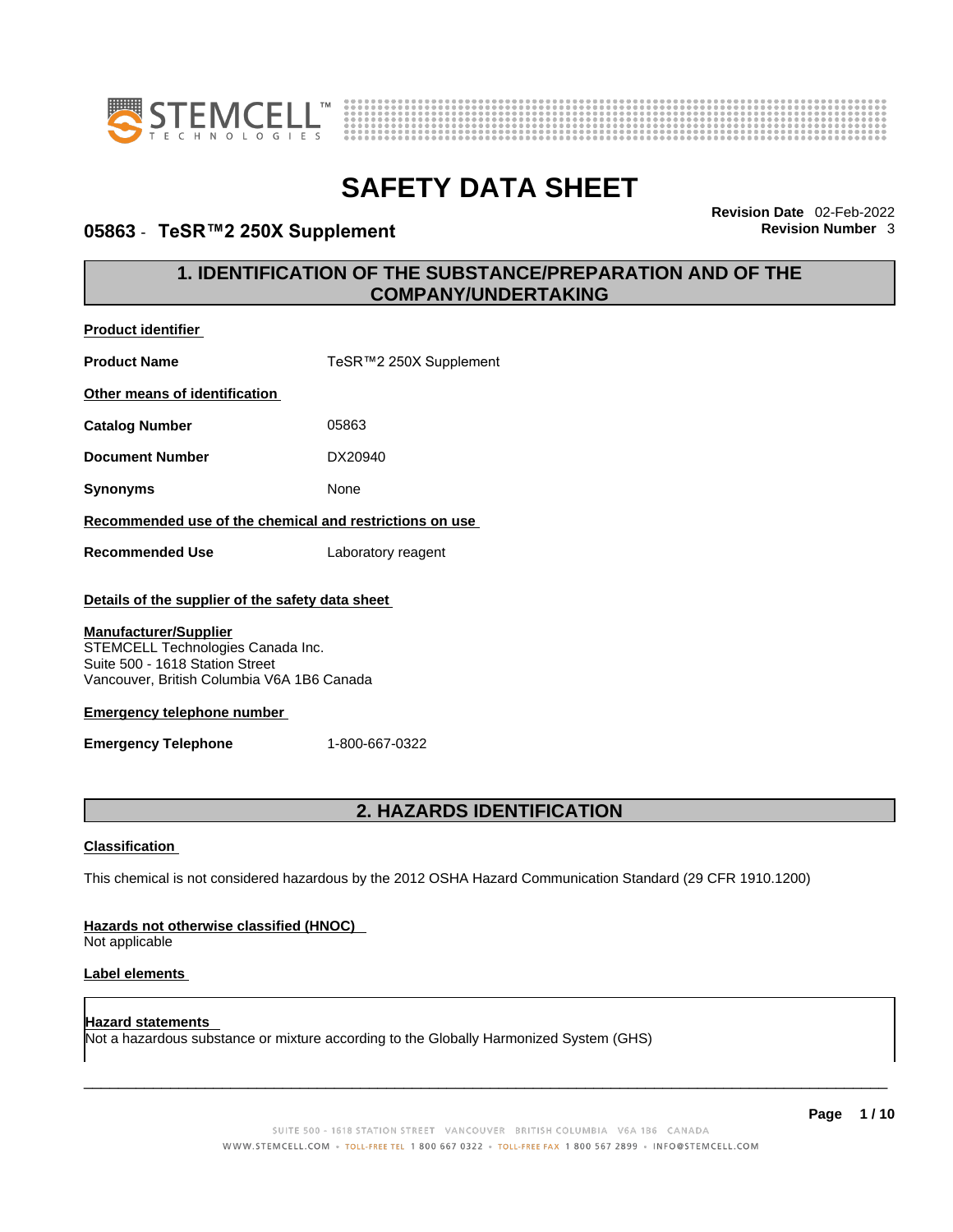



# \_\_\_\_\_\_\_\_\_\_\_\_\_\_\_\_\_\_\_\_\_\_\_\_\_\_\_\_\_\_\_\_\_\_\_\_\_\_\_\_\_\_\_\_\_\_\_\_\_\_\_\_\_\_\_\_\_\_\_\_\_\_\_\_\_\_\_\_\_\_\_\_\_\_\_\_\_\_\_\_\_\_\_\_\_\_\_\_\_\_\_\_\_ **Revision Date** 02-Feb-2022 **05863** - **TeSR™2 250X Supplement Revision Number** 3

The product contains no substances which at their given concentration, are considered to be hazardous to health.

**Appearance** Clear **Physical state** Liquid **Odor No data available Physical state** Liquid **Constantinent** 

**Other Information** 

Causes mild skin irritation

#### **Unknown acute toxicity** 2.5 % of the mixture consists of ingredient(s) of unknown toxicity

2.5 % of the mixture consists of ingredient(s) of unknown acute oral toxicity

2.5 % of the mixture consists of ingredient(s) of unknown acute dermal toxicity

2.5 % of the mixture consists of ingredient(s) of unknown acute inhalation toxicity (gas)

2.5 % of the mixture consists of ingredient(s) of unknown acute inhalation toxicity (vapor)

2.5 % of the mixture consists of ingredient(s) of unknown acute inhalation toxicity (dust/mist)

### **3. COMPOSITION/INFORMATION ON INGREDIENTS**

#### **Substance**

Not applicable.

#### **Mixture**

Not a hazardous substance or mixture according to the Globally Harmonized System (GHS)

| Chemical name       | CAS No.                      | Weight-%         |
|---------------------|------------------------------|------------------|
| Chloride<br>∟ithium | __<br>$\sqrt{2}$<br>'44<br>. | $\sim$<br>$\sim$ |

\*The exact percentage (concentration) of composition has been withheld as a trade secret.

#### **4. FIRST AID MEASURES**

#### **Description of first aid measures**

| <b>Inhalation</b>   | Remove to fresh air.                                                                                                    |
|---------------------|-------------------------------------------------------------------------------------------------------------------------|
| Eye contact         | Rinse thoroughly with plenty of water for at least 15 minutes, lifting lower and upper eyelids.<br>Consult a physician. |
| <b>Skin contact</b> | Wash skin with soap and water.                                                                                          |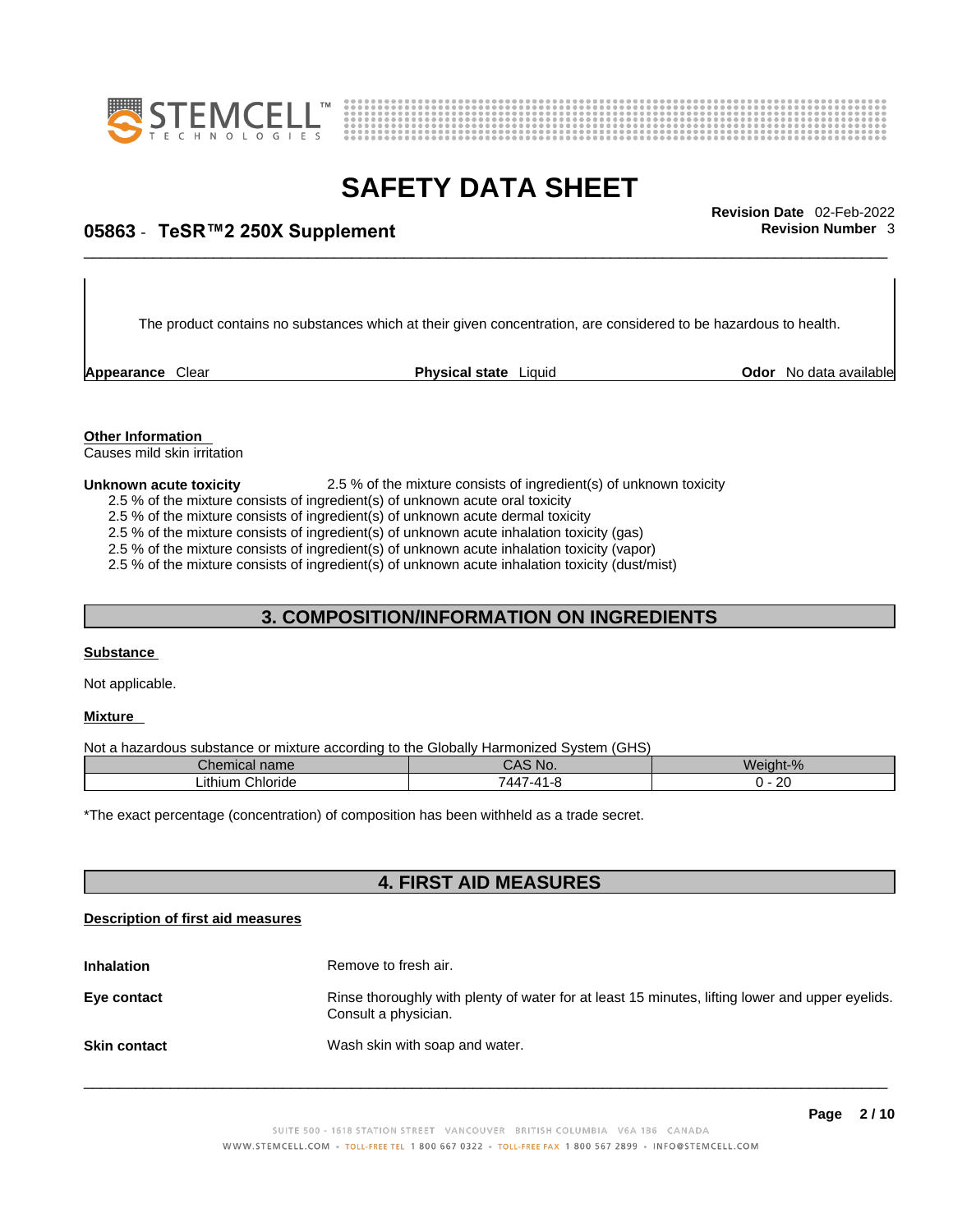



# \_\_\_\_\_\_\_\_\_\_\_\_\_\_\_\_\_\_\_\_\_\_\_\_\_\_\_\_\_\_\_\_\_\_\_\_\_\_\_\_\_\_\_\_\_\_\_\_\_\_\_\_\_\_\_\_\_\_\_\_\_\_\_\_\_\_\_\_\_\_\_\_\_\_\_\_\_\_\_\_\_\_\_\_\_\_\_\_\_\_\_\_\_ **Revision Date** 02-Feb-2022 **05863** - **TeSR™2 250X Supplement Revision Number** 3

**Ingestion Clean mouth with water and drink afterwards plenty of water.** 

#### **Most important symptoms and effects, both acute and delayed**

**Symptoms** No information available.

**Indication of any immediate medical attention and special treatment needed**

**Note to physicians** Treat symptomatically.

#### **5. FIRE-FIGHTING MEASURES**

| <b>Suitable Extinguishing Media</b>                                                                              | Use extinguishing measures that are appropriate to local circumstances and the<br>surrounding environment. |
|------------------------------------------------------------------------------------------------------------------|------------------------------------------------------------------------------------------------------------|
| Unsuitable extinguishing media                                                                                   | CAUTION: Use of water spray when fighting fire may be inefficient.                                         |
| Specific hazards arising from the<br>chemical                                                                    | No information available.                                                                                  |
| <b>Explosion data</b><br><b>Sensitivity to Mechanical Impact None.</b><br><b>Sensitivity to Static Discharge</b> | None.                                                                                                      |

**Special protective equipment for fire-fighters** Firefighters should wear self-contained breathing apparatus and full firefighting turnout gear. Use personal protection equipment.

#### **6. ACCIDENTAL RELEASE MEASURES**

#### **Personal precautions, protective equipment and emergency procedures**

**Personal precautions** Ensure adequate ventilation.

**Environmental precautions** 

**Environmental precautions** See Section 12 for additional Ecological Information.

#### **Methods and material for containment and cleaning up**

**Methods for containment** Prevent further leakage or spillage if safe to do so.

**Methods for cleaning up** Pick up and transfer to properly labeled containers.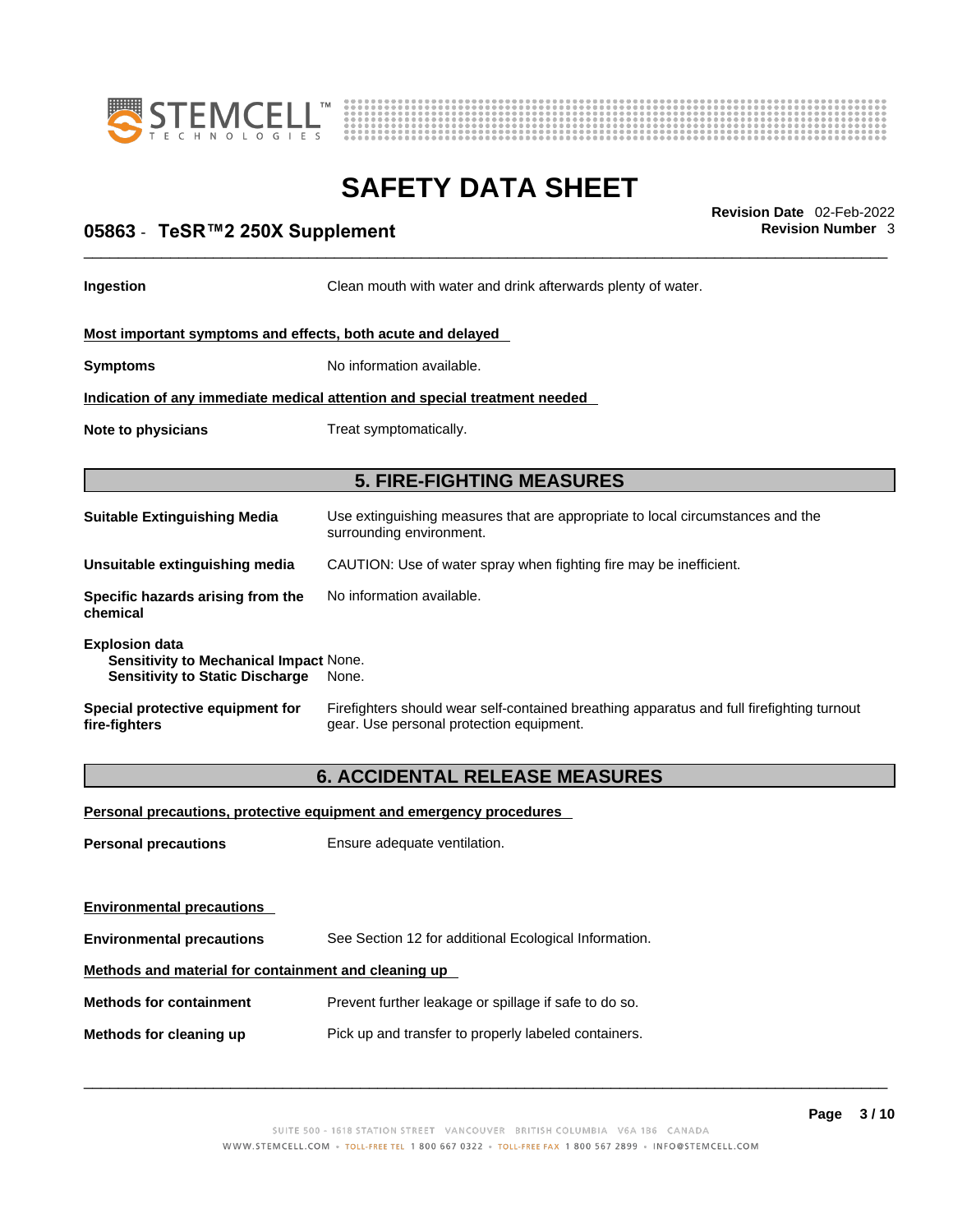



# \_\_\_\_\_\_\_\_\_\_\_\_\_\_\_\_\_\_\_\_\_\_\_\_\_\_\_\_\_\_\_\_\_\_\_\_\_\_\_\_\_\_\_\_\_\_\_\_\_\_\_\_\_\_\_\_\_\_\_\_\_\_\_\_\_\_\_\_\_\_\_\_\_\_\_\_\_\_\_\_\_\_\_\_\_\_\_\_\_\_\_\_\_ **Revision Date** 02-Feb-2022 **05863** - **TeSR™2 250X Supplement Revision Number** 3

**Prevention of secondary hazards** Clean contaminated objects and areas thoroughly observing environmental regulations.

#### **7. HANDLING AND STORAGE**

**Precautions for safe handling**

**Advice on safe handling** Handle in accordance with good industrial hygiene and safety practice.

#### **Conditions for safe storage, including any incompatibilities**

**Storage Conditions** Store in accordance with information listed on the Product Information Sheet (PIS).

#### **8. EXPOSURE CONTROLS/PERSONAL PROTECTION**

#### **Control parameters**

**Exposure Limits** The following ingredients are the only ingredients of the product above the cut-off level (or level that contributes to the hazard classification of the mixture) which have an exposure limit applicable in the region for which this safety data sheet is intended or other recommended limit. At this time, the other relevant constituents have no known exposure limits from the sources listed here.

#### **Appropriate engineering controls**

| <b>Engineering controls</b> | Showers              |  |
|-----------------------------|----------------------|--|
|                             | Eyewash stations     |  |
|                             | Ventilation systems. |  |

**Individual protection measures, such as personal protective equipment Eye/face protection** No special protective equipment required.

**Skin and body protection** No special protective equipment required.

- **Respiratory protection** No protective equipment is needed under normal use conditions. If exposure limits are exceeded or irritation is experienced, ventilation and evacuation may be required.
- **Other protection** This product contains material derived from human plasma. Donors have been tested and found negative for HIV-1 and -2, hepatitis B, and hepatitis C prior to donation. However, this product should be considered potentially infectious. Use controls and personal protection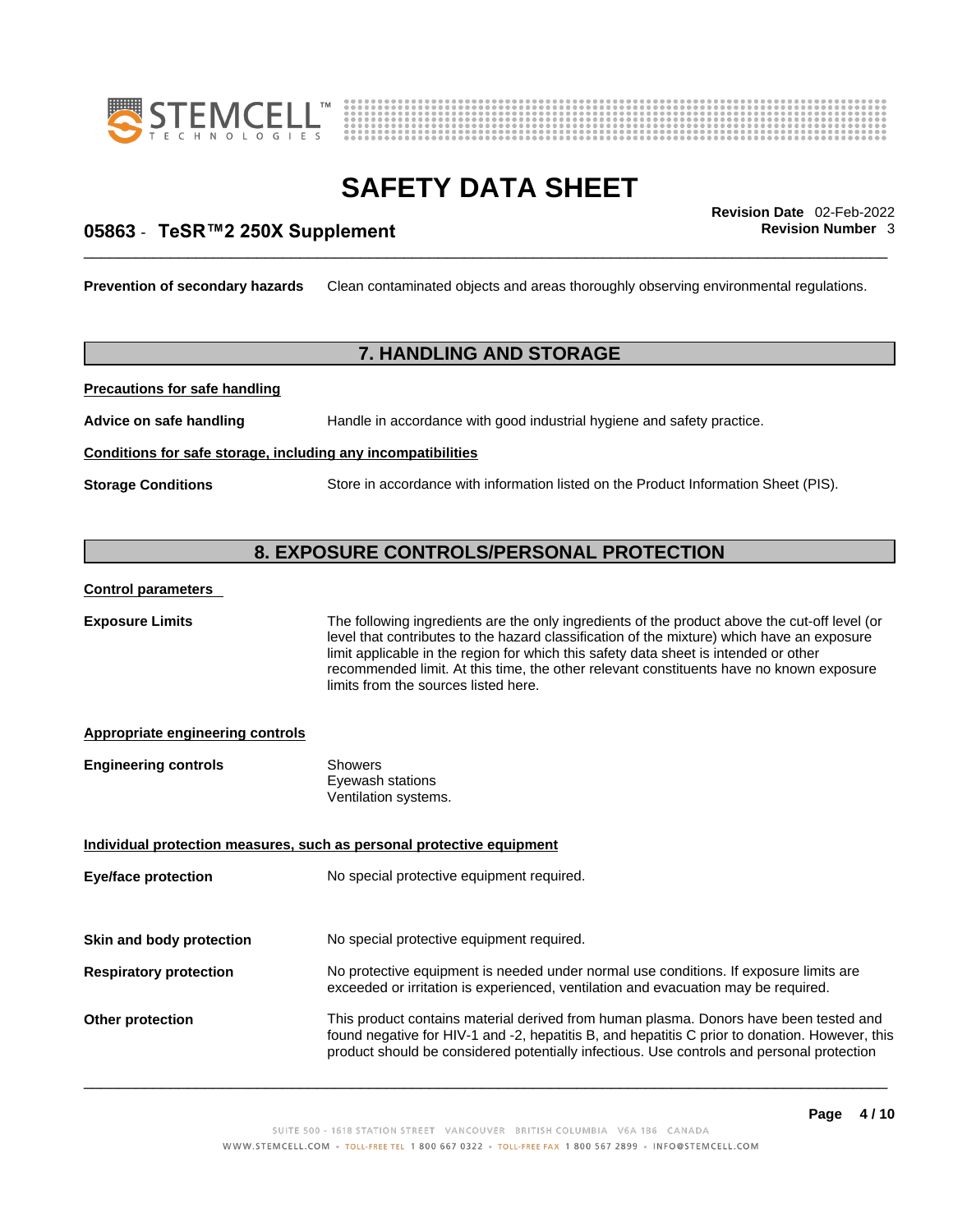



# \_\_\_\_\_\_\_\_\_\_\_\_\_\_\_\_\_\_\_\_\_\_\_\_\_\_\_\_\_\_\_\_\_\_\_\_\_\_\_\_\_\_\_\_\_\_\_\_\_\_\_\_\_\_\_\_\_\_\_\_\_\_\_\_\_\_\_\_\_\_\_\_\_\_\_\_\_\_\_\_\_\_\_\_\_\_\_\_\_\_\_\_\_ **Revision Date** 02-Feb-2022 **05863** - **TeSR™2 250X Supplement Revision Number** 3

appropriate for biohazardous infectious materials, as described in: Canadian Biosafety Standards and Guidelines (CBSG), Second Edition.

**General hygiene considerations** Handle in accordance with good industrial hygiene and safety practice.

#### **9. PHYSICAL AND CHEMICAL PROPERTIES**

#### **Information on basic physical and chemical properties**

**Physical state** Liquid **Appearance** Clear<br> **Color** No int **Color Color Color Color Color Color Color No** data available **Odor Odor threshold** No data available

**Explosive properties** No data available **Oxidizing properties** No information available **Property Construction Construction Construction Construction Property <b>Remarks** • **Method hH**<br> **Remarks** • **Method Note Algebra None known pH** No data available None known **Melting point / freezing point** No data available<br>**Boiling point / boiling range** No data available **Boiling point / boiling range No data available None Known None known Flash point**<br> **Flash point**<br> **Evaporation rate No data available** Mone known<br>
None known **Evaporation rate Cone Cone Access 10 and None Cone Access 10 and Access 10 and Report Report Report Report Report Report Report Report Report Report Report Report Report Report Report Report Report Report Report Report Flammability (solid, gas)** No data available None known<br> **Flammability Limit in Air** None Known **Flammability Limit in Air Upper flammability limit:** No data available **Lower flammability limit: Vapor pressure No data available None known** None known **Vapor density No data available None known Relative density No data available None known Water solubility <br>
<b>Water solubility n** other solvents Modata available None known<br>
None known **Solubility in other solvents** No data available **None known**<br> **Partition coefficient** No data available None known **Partition coefficient**<br> **Autoignition temperature**<br>
No data available<br>
None known **Autoignition temperature** No data available **None known**<br> **Decomposition temperature** No data available None known **Decomposition temperature** No data available None known **Kinematic viscosity No data available None known**<br> **None known**<br>
No data available **None known**<br>
None known **Dynamic viscosity** 

**Other Information Bulk density No information available** 

**Odor** No data available

**Softening point** No information available **Molecular weight** No information available **Molecular formula** No information available **VOC Content (%)** No information available **Liquid Density** No information available

None known

#### **10. STABILITY AND REACTIVITY**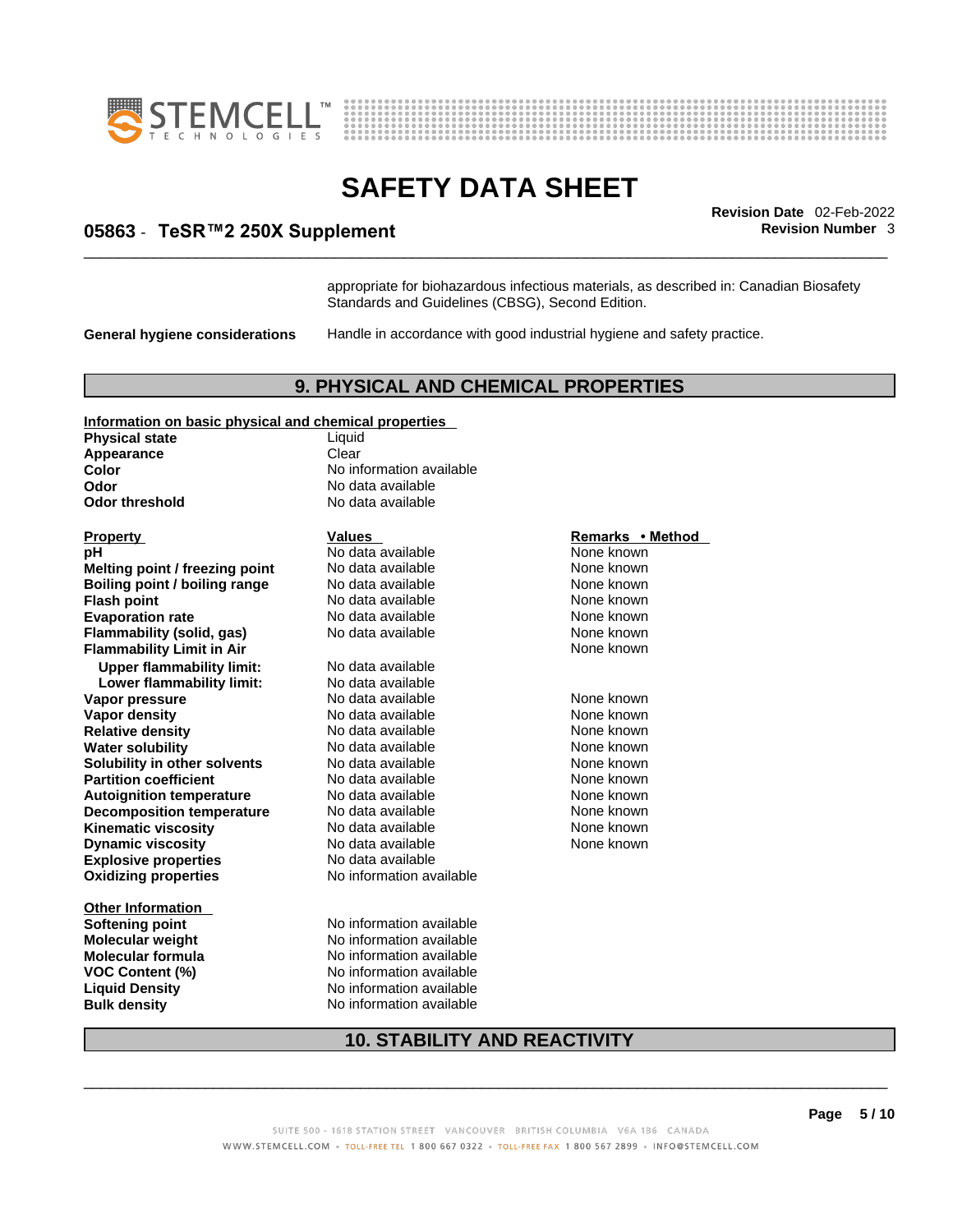



# \_\_\_\_\_\_\_\_\_\_\_\_\_\_\_\_\_\_\_\_\_\_\_\_\_\_\_\_\_\_\_\_\_\_\_\_\_\_\_\_\_\_\_\_\_\_\_\_\_\_\_\_\_\_\_\_\_\_\_\_\_\_\_\_\_\_\_\_\_\_\_\_\_\_\_\_\_\_\_\_\_\_\_\_\_\_\_\_\_\_\_\_\_ **Revision Date** 02-Feb-2022 **05863** - **TeSR™2 250X Supplement Revision Number** 3

| <b>Reactivity</b>                  | No information available.                                 |
|------------------------------------|-----------------------------------------------------------|
| <b>Chemical stability</b>          | Stable under recommended transport or storage conditions. |
| Possibility of hazardous reactions | None under normal processing.                             |
| <b>Conditions to avoid</b>         | None known based on information supplied.                 |
| Incompatible materials             | None known based on information supplied.                 |
|                                    |                                                           |

**Hazardous decomposition products** None known based on information supplied.

### **11. TOXICOLOGICAL INFORMATION**

#### **Information on likely routes of exposure**

#### **Product Information**

| PIUUUCL IIIIUI IIIduUII                                                                                                                                                                                                                                                                                                                                                                                                                                                                                                                                                                |                                                                              |                                                                   |                 |  |  |  |
|----------------------------------------------------------------------------------------------------------------------------------------------------------------------------------------------------------------------------------------------------------------------------------------------------------------------------------------------------------------------------------------------------------------------------------------------------------------------------------------------------------------------------------------------------------------------------------------|------------------------------------------------------------------------------|-------------------------------------------------------------------|-----------------|--|--|--|
| <b>Inhalation</b>                                                                                                                                                                                                                                                                                                                                                                                                                                                                                                                                                                      |                                                                              | Specific test data for the substance or mixture is not available. |                 |  |  |  |
| Eye contact                                                                                                                                                                                                                                                                                                                                                                                                                                                                                                                                                                            |                                                                              | Specific test data for the substance or mixture is not available. |                 |  |  |  |
| <b>Skin contact</b>                                                                                                                                                                                                                                                                                                                                                                                                                                                                                                                                                                    | Causes mild skin irritation.                                                 |                                                                   |                 |  |  |  |
| Ingestion                                                                                                                                                                                                                                                                                                                                                                                                                                                                                                                                                                              |                                                                              | Specific test data for the substance or mixture is not available. |                 |  |  |  |
|                                                                                                                                                                                                                                                                                                                                                                                                                                                                                                                                                                                        | Symptoms related to the physical, chemical and toxicological characteristics |                                                                   |                 |  |  |  |
| <b>Symptoms</b>                                                                                                                                                                                                                                                                                                                                                                                                                                                                                                                                                                        | No information available.                                                    |                                                                   |                 |  |  |  |
| <b>Numerical measures of toxicity</b><br><b>Acute toxicity</b><br>The following values are calculated based on chapter 3.1 of the GHS document<br>51,068.00 mg/kg<br>ATEmix (oral)                                                                                                                                                                                                                                                                                                                                                                                                     |                                                                              |                                                                   |                 |  |  |  |
| 2.5 % of the mixture consists of ingredient(s) of unknown toxicity<br>Unknown acute toxicity<br>2.5 % of the mixture consists of ingredient(s) of unknown acute oral toxicity<br>2.5 % of the mixture consists of ingredient(s) of unknown acute dermal toxicity<br>2.5 % of the mixture consists of ingredient(s) of unknown acute inhalation toxicity (gas)<br>2.5 % of the mixture consists of ingredient(s) of unknown acute inhalation toxicity (vapor)<br>2.5 % of the mixture consists of ingredient(s) of unknown acute inhalation toxicity (dust/mist)<br>Product Information |                                                                              |                                                                   |                 |  |  |  |
| <b>Component Information</b>                                                                                                                                                                                                                                                                                                                                                                                                                                                                                                                                                           |                                                                              |                                                                   |                 |  |  |  |
| Chemical name                                                                                                                                                                                                                                                                                                                                                                                                                                                                                                                                                                          | Oral LD50                                                                    | Dermal LD50                                                       | Inhalation LC50 |  |  |  |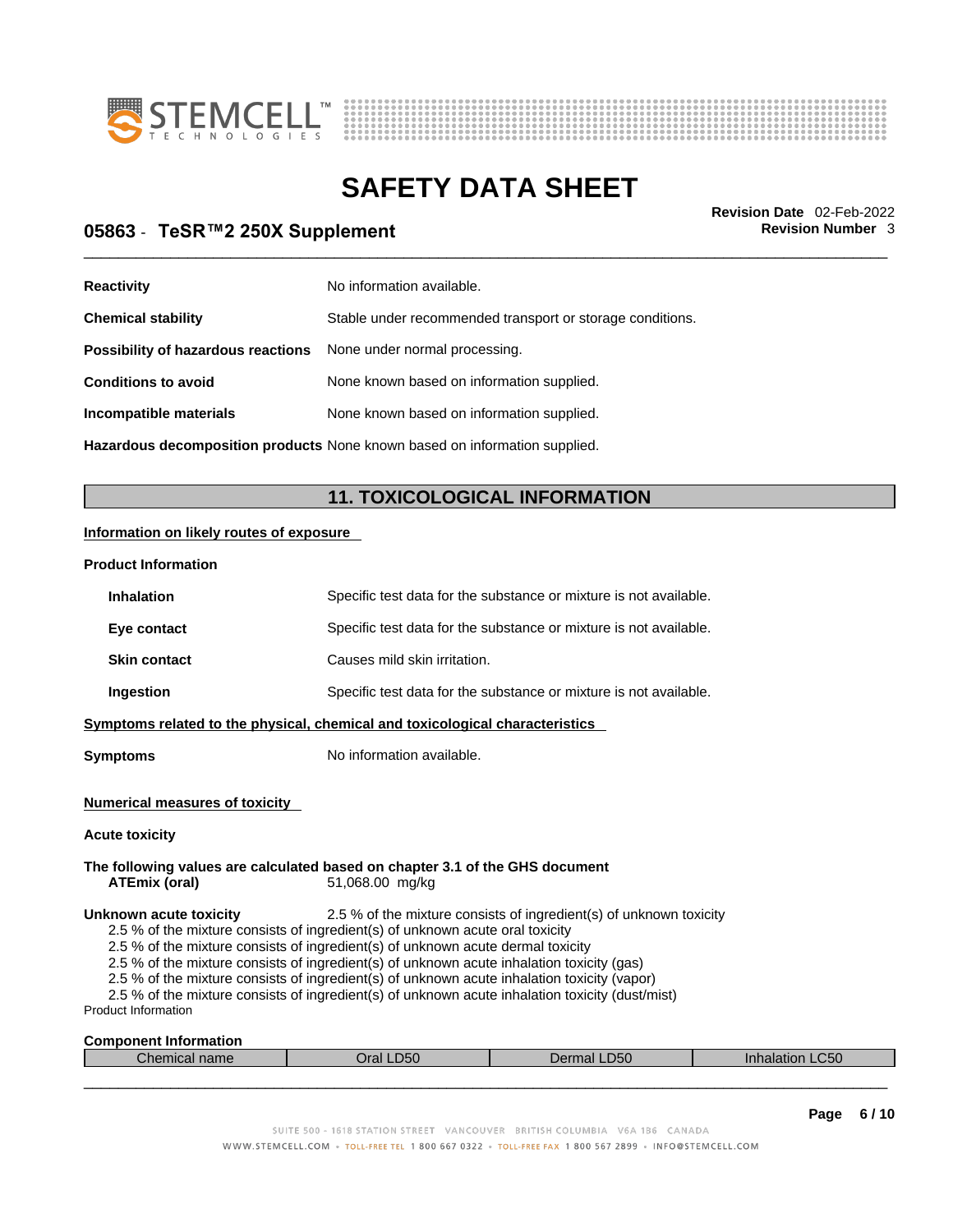



# \_\_\_\_\_\_\_\_\_\_\_\_\_\_\_\_\_\_\_\_\_\_\_\_\_\_\_\_\_\_\_\_\_\_\_\_\_\_\_\_\_\_\_\_\_\_\_\_\_\_\_\_\_\_\_\_\_\_\_\_\_\_\_\_\_\_\_\_\_\_\_\_\_\_\_\_\_\_\_\_\_\_\_\_\_\_\_\_\_\_\_\_\_ **Revision Date** 02-Feb-2022 **05863** - **TeSR™2 250X Supplement Revision Number** 3

| Lithium Chloride<br>7447-41-8                                                              | $= 526$ mg/kg (Rat)                                     | $= 1488$ mg/kg (Rat) |  |  |  |
|--------------------------------------------------------------------------------------------|---------------------------------------------------------|----------------------|--|--|--|
| Delayed and immediate effects as well as chronic effects from short and long-term exposure |                                                         |                      |  |  |  |
| <b>Skin corrosion/irritation</b><br><b>Product Information</b>                             | No information available.                               |                      |  |  |  |
| Serious eye damage/eye irritation<br><b>Product Information</b>                            | No information available.                               |                      |  |  |  |
| <b>Respiratory or skin sensitization</b><br><b>Product Information</b>                     | No information available.                               |                      |  |  |  |
| <b>Germ cell mutagenicity</b><br><b>Product Information</b>                                | No information available.                               |                      |  |  |  |
| Carcinogenicity                                                                            | No information available.                               |                      |  |  |  |
| No information available.<br><b>Reproductive toxicity</b><br><b>Product Information</b>    |                                                         |                      |  |  |  |
| <b>STOT - single exposure</b>                                                              | No information available.<br><b>Product Information</b> |                      |  |  |  |
| <b>STOT - repeated exposure</b>                                                            | No information available.<br><b>Product Information</b> |                      |  |  |  |
| <b>Aspiration hazard</b>                                                                   | No information available.                               |                      |  |  |  |
| <b>12. ECOLOGICAL INFORMATION</b>                                                          |                                                         |                      |  |  |  |
| <b>Ecotoxicity</b>                                                                         |                                                         |                      |  |  |  |
| <b>Product Information</b>                                                                 |                                                         |                      |  |  |  |
| Persistence and degradability                                                              | No information available.                               |                      |  |  |  |
| <b>Bioaccumulation</b>                                                                     | There is no data for this product.                      |                      |  |  |  |
| <b>Component Information</b>                                                               |                                                         |                      |  |  |  |
| Chemical name<br>Partition coefficient                                                     |                                                         |                      |  |  |  |
| <b>Lithium Chloride</b><br>$-2.66$<br>7447-41-8                                            |                                                         |                      |  |  |  |

**Other adverse effects** No information available.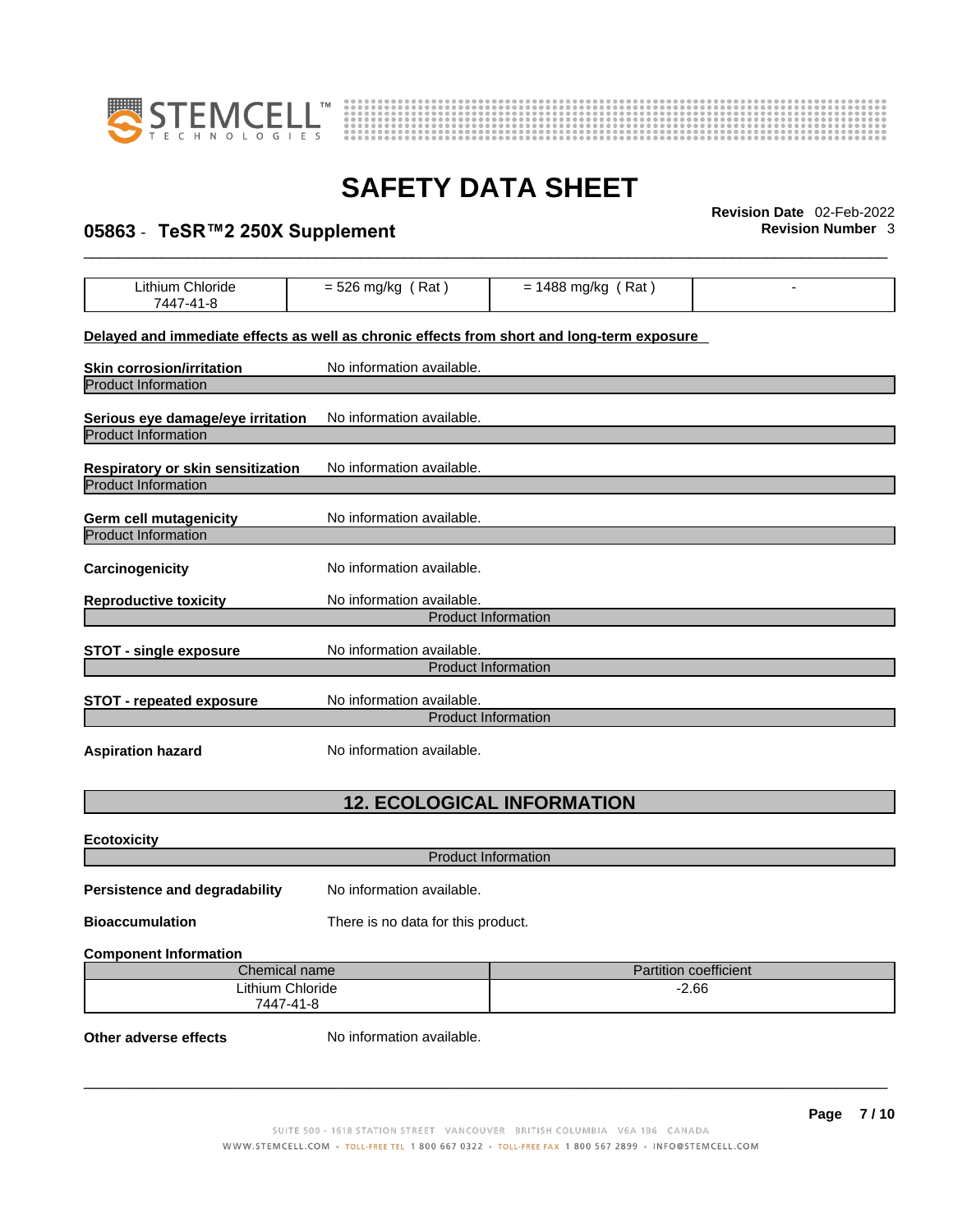



# \_\_\_\_\_\_\_\_\_\_\_\_\_\_\_\_\_\_\_\_\_\_\_\_\_\_\_\_\_\_\_\_\_\_\_\_\_\_\_\_\_\_\_\_\_\_\_\_\_\_\_\_\_\_\_\_\_\_\_\_\_\_\_\_\_\_\_\_\_\_\_\_\_\_\_\_\_\_\_\_\_\_\_\_\_\_\_\_\_\_\_\_\_ **Revision Date** 02-Feb-2022 **05863** - **TeSR™2 250X Supplement Revision Number** 3

### **13. DISPOSAL CONSIDERATIONS**

#### **Waste treatment methods**

**Waste from residues/unused products**  Dispose of in accordance with local regulations. Dispose of waste in accordance with environmental legislation. **Contaminated packaging** Do not reuse empty containers.

### **14. TRANSPORT INFORMATION**

| <b>DOT</b>  | Not regulated |
|-------------|---------------|
| <b>TDG</b>  | Not regulated |
| <b>MEX</b>  | Not regulated |
| ICAO (air)  | Not regulated |
| <b>IATA</b> | Not regulated |
| <b>IMDG</b> | Not regulated |
| <b>RID</b>  | Not regulated |
| <b>ADR</b>  | Not regulated |
| <b>ADN</b>  | Not regulated |

### **15. REGULATORY INFORMATION**

| International Inventories |                 |
|---------------------------|-----------------|
| <b>TSCA</b>               | Does not comply |
| <b>DSL/NDSL</b>           | Does not comply |
| <b>EINECS/ELINCS</b>      | Complies        |
| <b>ENCS</b>               | Does not comply |
| <b>IECSC</b>              | Does not comply |
| <b>KECL</b>               | Does not comply |
| <b>PICCS</b>              | Does not comply |
| <b>AICS</b>               | Does not comply |
|                           |                 |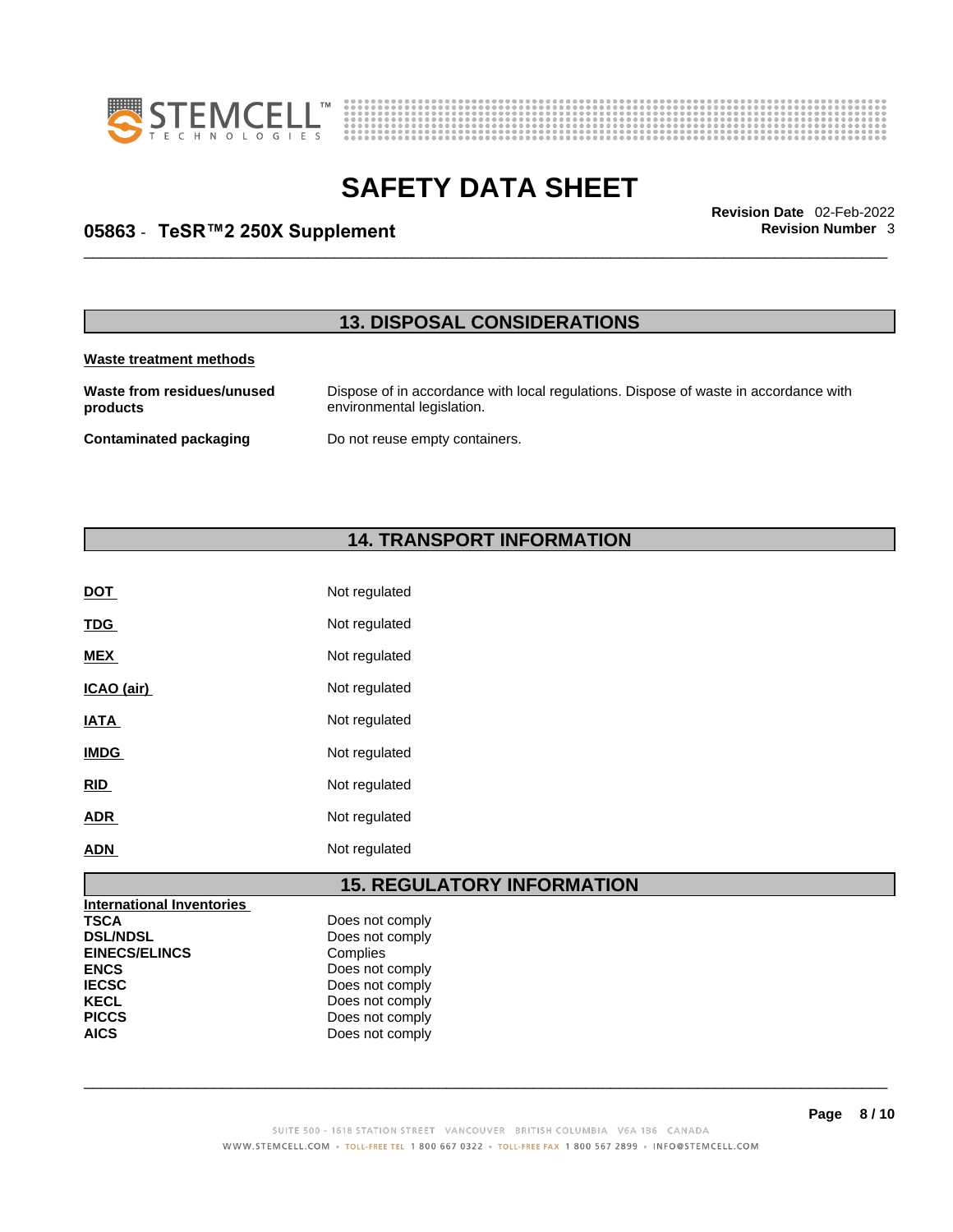



# \_\_\_\_\_\_\_\_\_\_\_\_\_\_\_\_\_\_\_\_\_\_\_\_\_\_\_\_\_\_\_\_\_\_\_\_\_\_\_\_\_\_\_\_\_\_\_\_\_\_\_\_\_\_\_\_\_\_\_\_\_\_\_\_\_\_\_\_\_\_\_\_\_\_\_\_\_\_\_\_\_\_\_\_\_\_\_\_\_\_\_\_\_ **Revision Date** 02-Feb-2022 **05863** - **TeSR™2 250X Supplement Revision Number** 3

 **Legend:** 

 **TSCA** - United States Toxic Substances Control Act Section 8(b) Inventory

 **DSL/NDSL** - Canadian Domestic Substances List/Non-Domestic Substances List

 **EINECS/ELINCS** - European Inventory of Existing Chemical Substances/European List of Notified Chemical Substances

 **ENCS** - Japan Existing and New Chemical Substances

 **IECSC** - China Inventory of Existing Chemical Substances

 **KECL** - Korean Existing and Evaluated Chemical Substances

 **PICCS** - Philippines Inventory of Chemicals and Chemical Substances

 **AICS** - Australian Inventory of Chemical Substances

#### **US Federal Regulations**

#### **SARA 313**

Section 313 of Title III of the Superfund Amendments and Reauthorization Act of 1986 (SARA). This product does not contain any chemicals which are subject to the reporting requirements of the Act and Title 40 of the Code of Federal Regulations, Part 372.

#### **SARA 311/312 Hazard Categories**

| Acute health hazard               | No  |  |
|-----------------------------------|-----|--|
| Chronic Health Hazard             | N٥  |  |
| Fire hazard                       | N٥  |  |
| Sudden release of pressure hazard | No. |  |
| <b>Reactive Hazard</b>            | Nο  |  |

#### **CWA (Clean WaterAct)**

This product does not contain any substances regulated as pollutants pursuant to the Clean Water Act (40 CFR 122.21 and 40 CFR 122.42).

#### **CERCLA**

This material, as supplied, does not contain any substances regulated as hazardous substances under the Comprehensive Environmental Response Compensation and Liability Act (CERCLA) (40 CFR 302) or the Superfund Amendments and Reauthorization Act (SARA) (40 CFR 355). There may be specific reporting requirements at the local, regional, or state level pertaining to releases of this material.

#### **US State Regulations**

#### **California Proposition 65**

This product does not contain any Proposition 65 chemicals.

#### **U.S. State Right-to-Know Regulations**

#### **US State Regulations**

| Chemical name      | New Jersev | achusetts | Pennsylvania |
|--------------------|------------|-----------|--------------|
| Water<br>7732-18-5 |            |           | ,,           |
|                    |            |           |              |